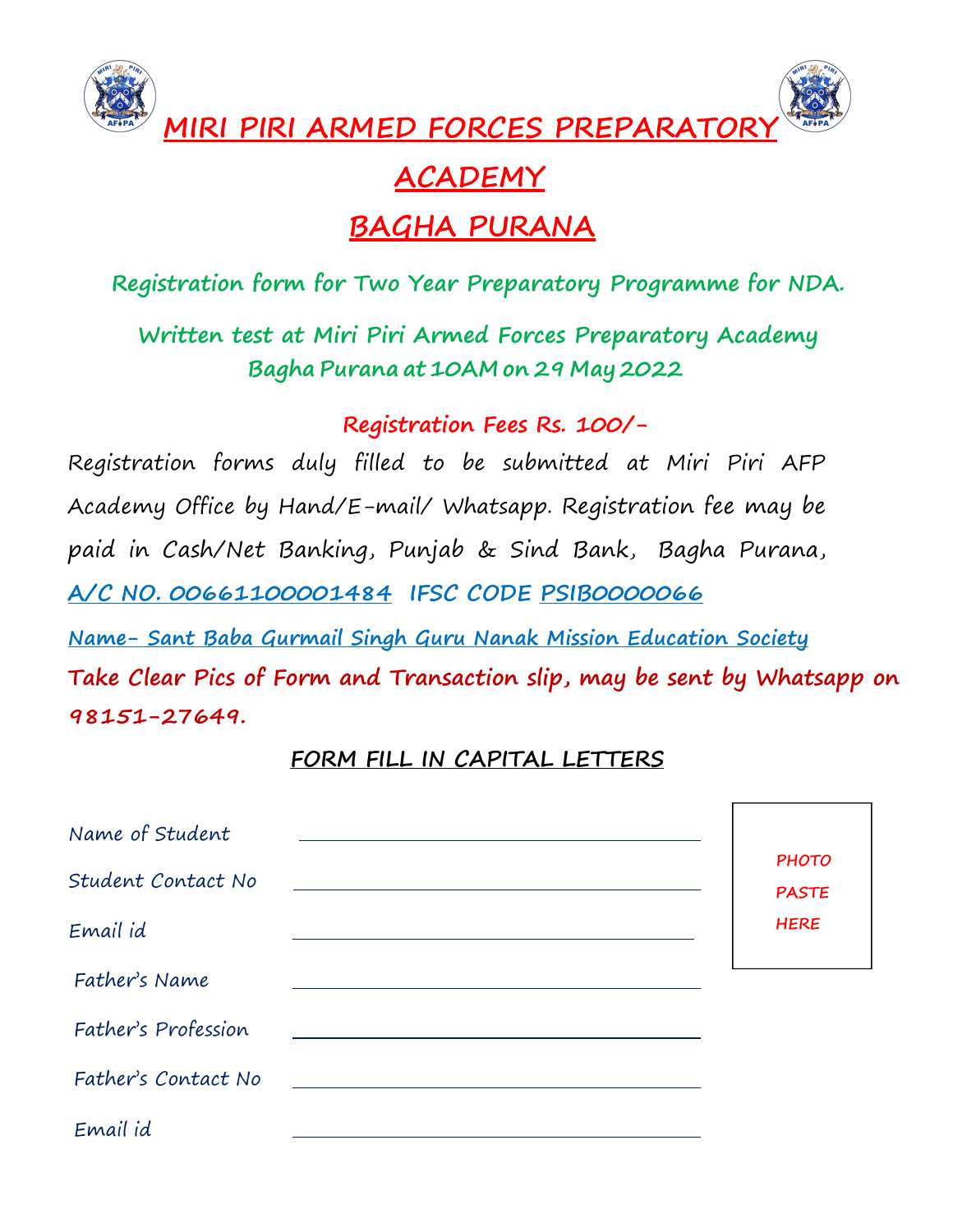| Mother's Name<br>Mother's Contact No<br>Mother's Profession<br>Address | <u> Alexandria de la contrada de la contrada de la contrada de la contrada de la contrada de la contrada de la c</u><br><u> Alexandria de la contrada de la contrada de la contrada de la contrada de la contrada de la contrada de la c</u>                                                              |  |
|------------------------------------------------------------------------|-----------------------------------------------------------------------------------------------------------------------------------------------------------------------------------------------------------------------------------------------------------------------------------------------------------|--|
|                                                                        |                                                                                                                                                                                                                                                                                                           |  |
| $Category: - Gen/SC/OBC$                                               | $\mathcal{D}$ and $\mathcal{D}$ and $\mathcal{D}$ and $\mathcal{D}$ are all $\mathcal{D}$ and $\mathcal{D}$ and $\mathcal{D}$ are all $\mathcal{D}$ and $\mathcal{D}$ are all $\mathcal{D}$ and $\mathcal{D}$ are all $\mathcal{D}$ and $\mathcal{D}$ are all $\mathcal{D}$ and $\mathcal{D}$ are all $\$ |  |

Details of Examinations passed/appeared/appearing.

| Name of     | Name of | Name of School where | Roll | Result |  |
|-------------|---------|----------------------|------|--------|--|
| Examination | Board   | Studied/Studying     | No   | % age  |  |
| 9th         |         |                      |      |        |  |
| 10th        |         |                      |      |        |  |

#### Course

| Course Name                    |      |  |
|--------------------------------|------|--|
|                                | Tick |  |
| <b>SSB TRAINING PROGRAM</b>    |      |  |
| <b>MNS TRAINING PROGRAM</b>    |      |  |
| <b>NDA/NA TRAINING PROGRAM</b> |      |  |
|                                |      |  |

Signature of the Student